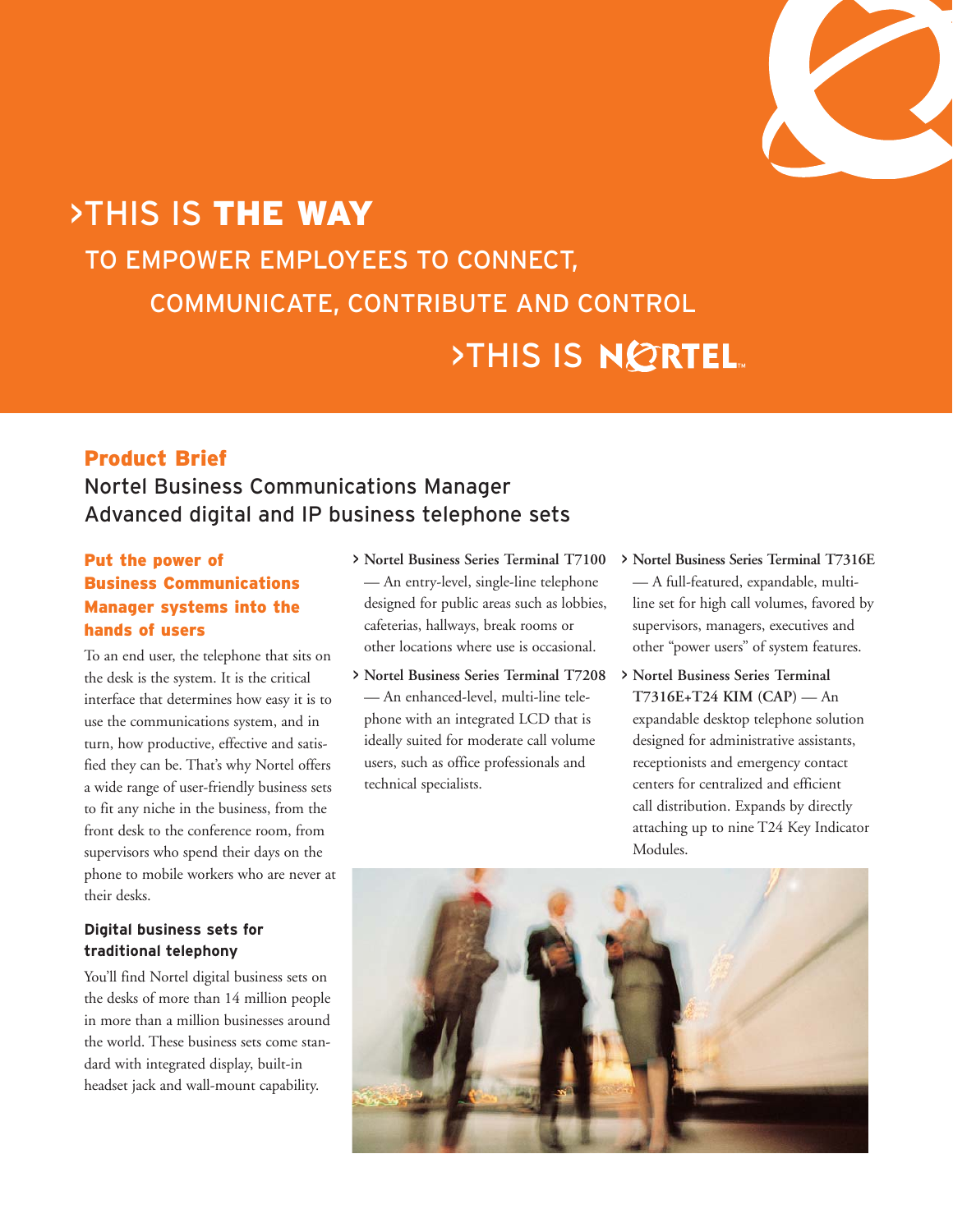- > **Nortel Business Series Terminal T7406** — A full-featured, multi-line telephone for workplace mobility applications, covering up to 282,000 square feet and up to six mobile users.
- > **Nortel Audio Conferencing Unit** Provides clear voice service for conference rooms, with full two-way listen/ speak capability and keypad access to all Business Communications Manager conferencing features.
- > **Nortel Doorphone** A wall-mounted set equipped with a call button that enables office personnel to talk directly with visitors before they enter the business or a restricted area (Business Communications Manager 200/400 platforms).

Since Business Communications Manager systems support any combination of these digital phone sets, you can mix and match for the best economy and utility. You could equip public areas with the most basic one-line sets, give office professionals and technical specialists more feature-rich, multi-line

units, and equip receptionists and emergency contact positions with modular desktop solutions that efficiently distribute calls.

If your organization is upgrading from a Nortel Norstar telephone system, you'll appreciate that you can keep the same phones on users' desks. And if you're starting to converge voice and data over IP, you'll also appreciate that Business Communications Manager simultaneously supports any mix of traditional digital business sets and IP telephones, so you can migrate to IP at your own pace.

#### Business Series Terminals features



- 1**.** A red LED flashes to let you know the phone is ringing or when there's a message waiting.
- 2**.** With Calling Line ID, the display shows who's calling and keeps a log to show who called while you were away from your desk.
- 3**.** Soft keys and the feature button can be programmed for one-touch access to frequently used features.
- 4**.** No need to lift up and replace the handset to end a handsfree call; just press the Release button.
- 5**.** A built-in speaker provides quality audio for handsfree calls, group listening and paging.
- **6.** Press the Mute button to listen without being heard, or to eliminate background noise.
- 7**.** The LCD window walks you through the steps to use features.
- 8**.** Memory buttons let you speed-dial people or features you frequently want to access.
- **9.** The volume control bar lets you quickly adjust ringer, handset, headset or speaker volume.
- 10**.** Enjoy one-button access to any combination of lines, features, internal autodials and external autodials.
- 11**.** Press the Hold button to put a caller on hold or return to the call.
- 12**.** Touch the Headset button to place or answer calls using a headset.
- 13**.** Touch the Handsfree button to place or answer calls without lifting up the handset.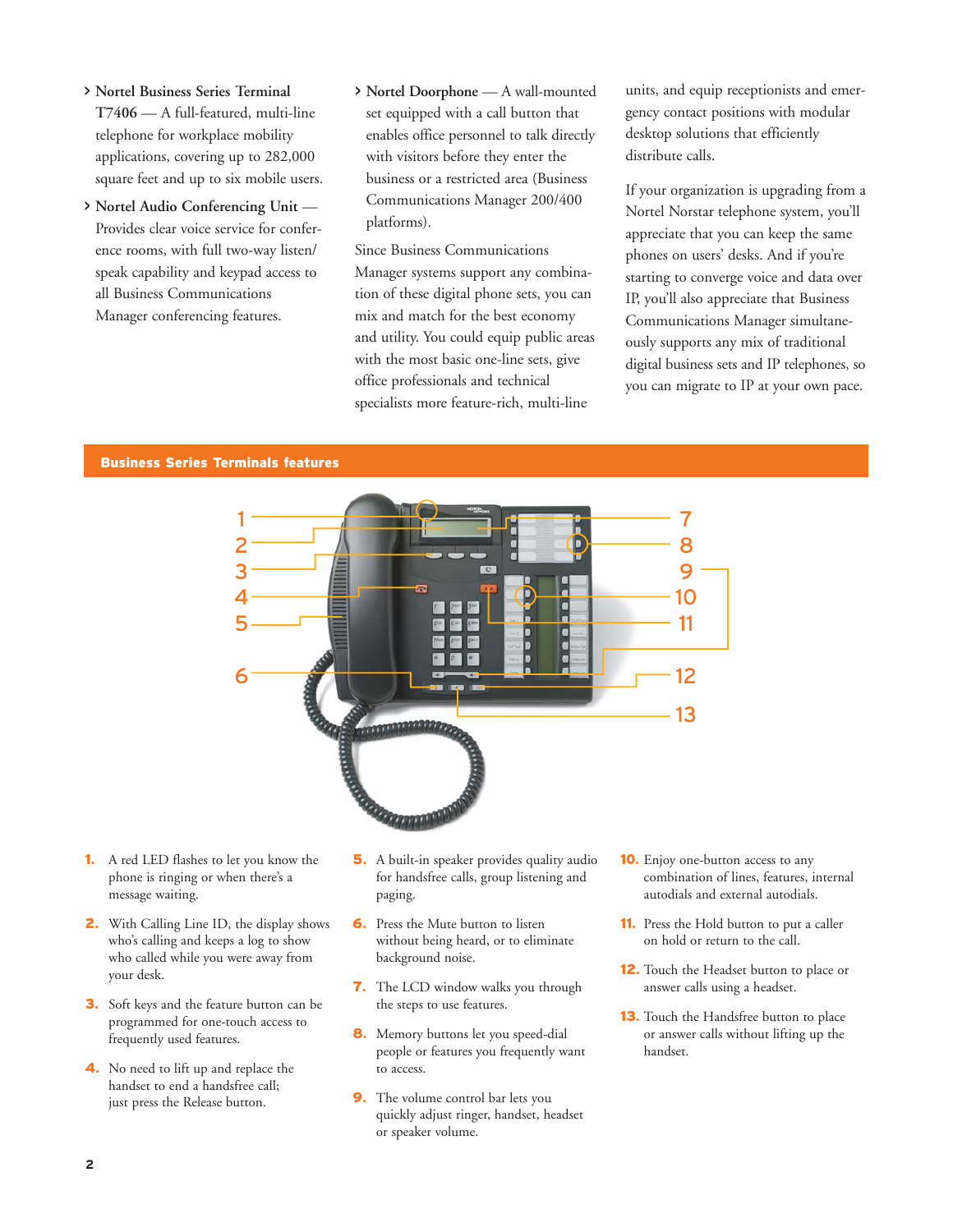#### **High-performance convergence over IP now made simple for users**

Now that IP networks offer the performance characteristics required for voice services, your business can gain some serious benefits from IP telephony. IP supports powerful new e-business applications, cost-effectively extends network services to remote sites, simplifies moves and changes and eliminates toll charges for site-to-site calls. So it's no surprise that many businesses are extending the benefits of IP telephony to users' desktops.

Nortel makes it easy for users to enjoy the next-generation features of IP telephony, while retaining the carrier-class reliability and ease of use you expect of a traditional telephone:

- > The **Nortel IP Phone 2001** is an entrylevel, one-line phone with display, ideal for low call traffic areas, such as hotel rooms, school classrooms and public areas in your building.
- > The multi-line **Nortel IP Phone 2002** with integrated LCD display screen is well suited for users with moderate call volumes, such as office professionals and technical specialists.
- > The multi-line **Nortel IP Phone 2004** with large LCD display is ideal for managers, executives and administrators who handle large call volumes and need to view more information on the display.

These desktop phones operate much like traditional phones, so users immediately feel comfortable with them and require little or no training.

- > The **Nortel IP Phone 2007** supports a new realm of converged content, including Web browsing and fullmotion video. This phone has a fully pixel-based color display and 5.7" diagonal, VGA touch-screen LCD, plus a USB interface for a keyboard or mouse.
- > The **Nortel Software Phone 2050** transforms a laptop or desktop PC into a converged voice/data communications platform that performs just like an IP Phone 2002 or 2004 desktop set.

Call center agents and others who spend long hours on the phone will appreciate the handsfree operation and Computer Telephony Integration. Mobile employees will appreciate the ability to simply plug a laptop into a network port at a shared office location, snap in a USB headset and function as if they were in their own office — with all their phone features available to them.

Whether you choose a full-featured desktop Internet telephone or prefer the comfort and convenience of a PC equipped for Voice over IP (VoIP), Nortel has the right solution for you. These IP Phones operate seamlessly across our entire range of IPenabled platforms and applications not just Business Communications Manager — offering a complete, fullfeatured IP telephony solution unmatched by any other vendor in the industry.

You'll find Nortel digital business sets on the desks of more than 14 million people in more than a million businesses around the world.

## Gain the full benefits of IP telephony with advanced features.

**Support diverse business requirements.** Nortel IP Phones support a rich suite of telephony features, high-value applications (such as unified messaging and call center services), and emerging services, such as corporate and personal directory services.

**Interwork with multiple convergence platforms.** These standards-based IP Phones work with any Nortel convergence-enabled business communications platform. No matter how diverse your converged network — even if it spans private and service provider networks you can standardize on one family of telephones.

**No need for a separate data port.**

Desktop IP Phones feature a built-in, three-port Ethernet switch that splits the network Category 5 cable into separate feeds. Connect the IP Phone into the network, and connect your PC into an extra RJ-45 jack on the phone. This oneport solution conserves wiring closet ports and eliminates the need for separate cable drops to the desktop. The internal Ethernet voice/data switch always gives priority to the voice port, so you're sure to get high-quality voice all the time.

**No need for desktop power for phones.** Desktop IP Phones can receive their power over network cabling. The Nortel Ethernet Switch 460-24T-PWR Hub delivers power for the phones over the unused pairs of standard Category 5 UTP cable. This strategy saves power outlets and makes it easy to establish backup power resources to ensure continuous phone service.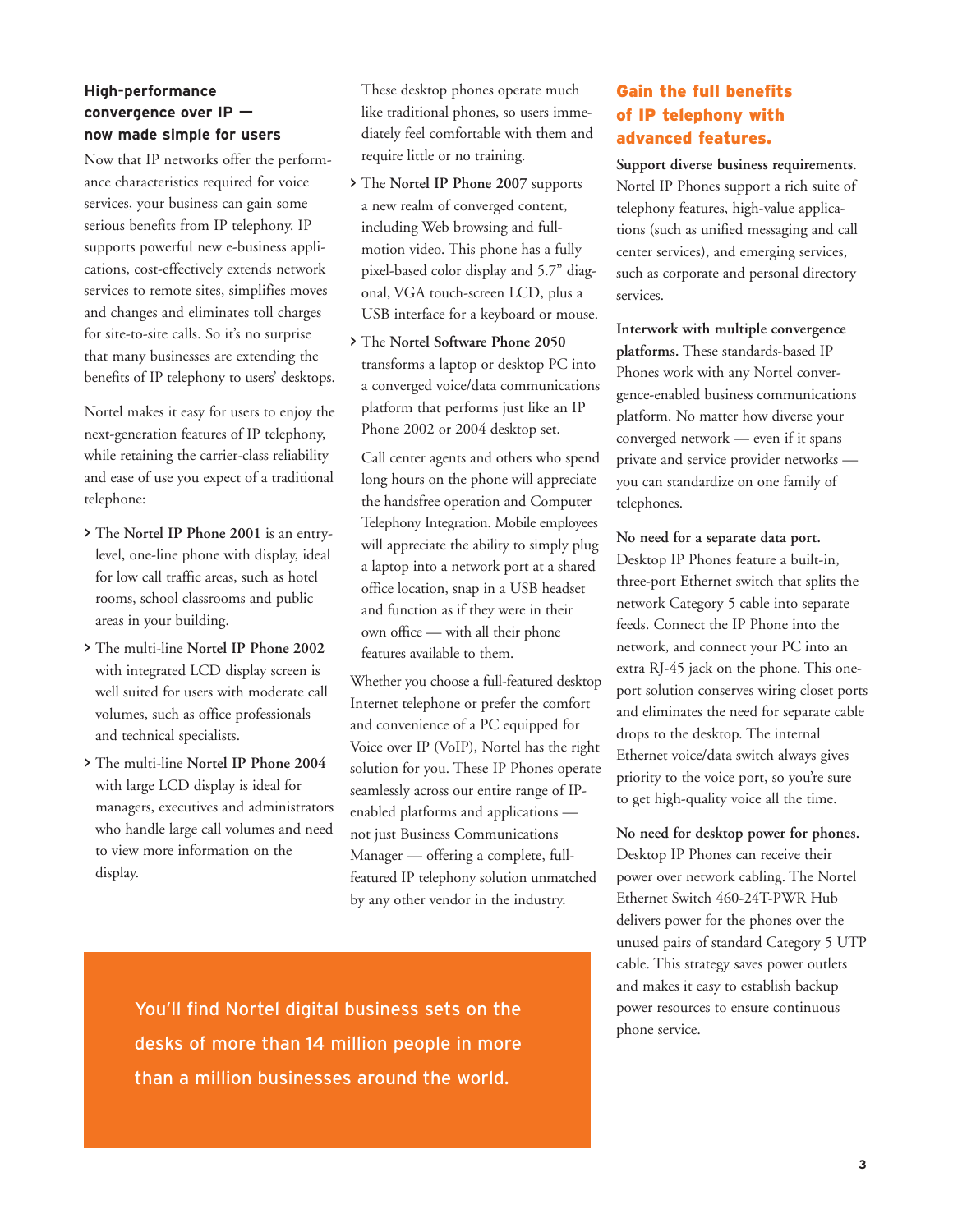Nortel offers a wide range of user-friendly business sets to fit any niche in the business, from the front desk to the conference room, from supervisors who spend their days on the phone to mobile workers who are never at their desks.



#### Nortel IP Phones



#### Key features of Nortel IP Phones

- 1**.** Intuitive navigation cluster provides fast menu, sub-list and call log scrolling, as well as one-touch dialing and quick access to system features.
- 2**.** Message-waiting/visual-ring indicator offers visual notification of incoming calls and messages.
- 3**.** Voice compression optimizes bandwidth and audio quality requirements.
- 4**.** Audio control center enables users to toggle quickly between the handset or headset and the speakerphone without audio interference.
- 5**.** Volume bar provides fingertip control of audio and ringer volume settings, and LEDs clearly display handset/headset/speakerphone/mute settings.
- 6**.** Local tone generation conserves valuable network bandwidth.
- 7**.** Dynamic IP addressing with a standard DHCP server offers a simple, flexible solution for handling moves, adds and changes.
- 8**.** Microsoft TAPI-compliant interface operates seamlessly with Messaging and Personal Call Manager to support on-screen displays of call logs and directories, with drag-anddrop dialing.
- 9**.** High-fidelity speakerphone delivers crystal-clear, handsfree communication, ideal for conference calls.
- 10**.**Clear LCD display, adjustable for different lighting conditions, provides a window into a full range of personal productivity tools.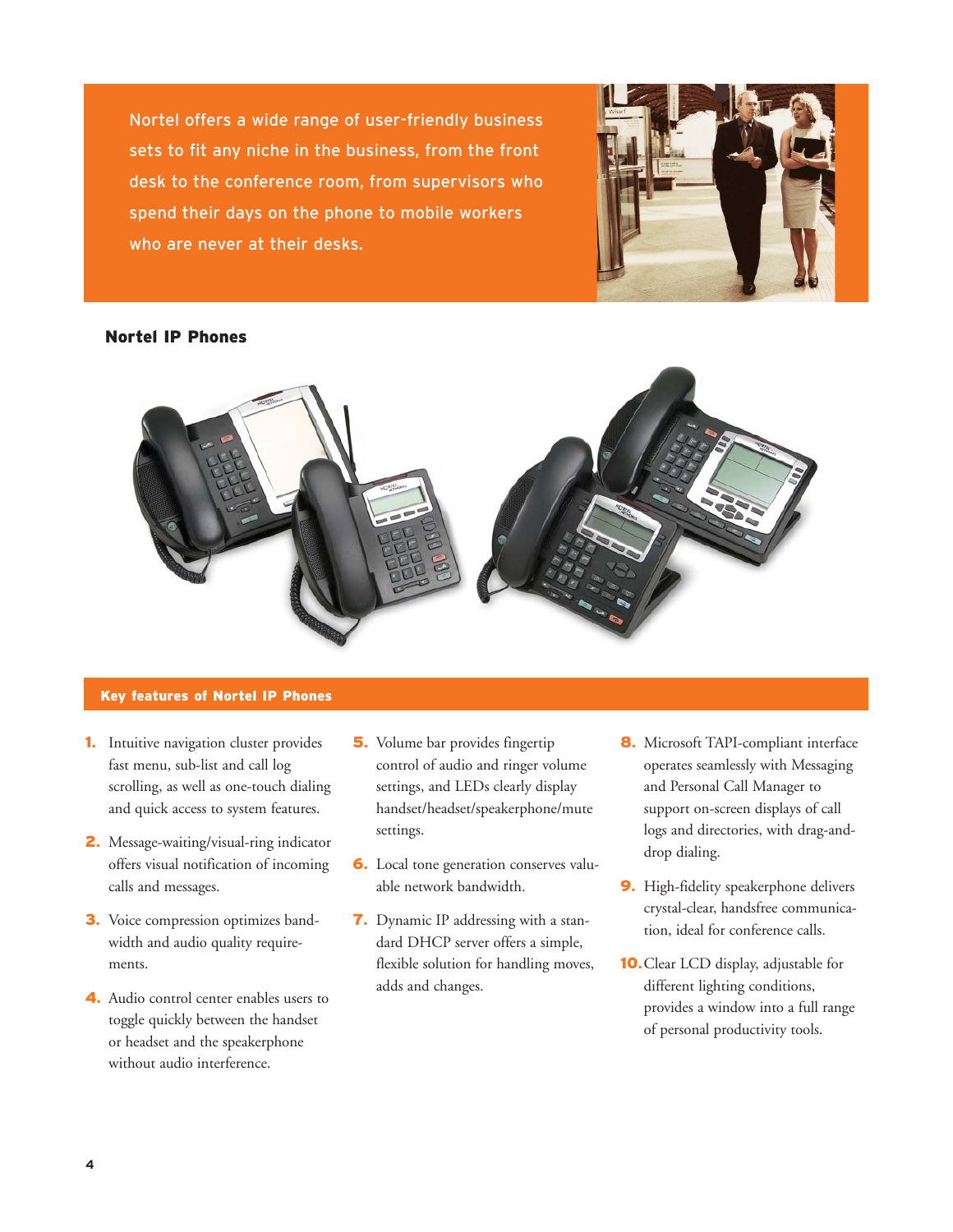**Easy to deploy, manage and move telephones.** Support for industry standards makes it easy to deploy convergence across the organization and interwork with standards-based network elements. Automatic firmware upgrades ensure top performance while reducing the need for site visits.

Thanks to Dynamic Host Control Protocol (DHCP), users can connect anywhere on the network without intervention by an administrator. With centralized, automated IP address management, you can relocate your phone down the hall or across the globe, and your service comes up in the new location exactly as if you were sitting in your own office.

### From Nortel. This is the way business communications are done.

With Nortel digital business sets, you can extend the value of your key telephony systems as you upgrade to Business Communications Manager. With Nortel IP Phones, you can start reaping the advantages of convergence — using digital and IP phones simultaneously on one Business Communications Manager platform and migrating in stages.

To find out more about how Nortel digital and IP telephones can improve the efficiency and productivity of your business communications, contact your local reseller or visit us on the Web at: www.nortel.com/bcm.

Since Business **Communications** Manager systems support any combination of these digital phone sets, you can mix and match for the best economy and utility.